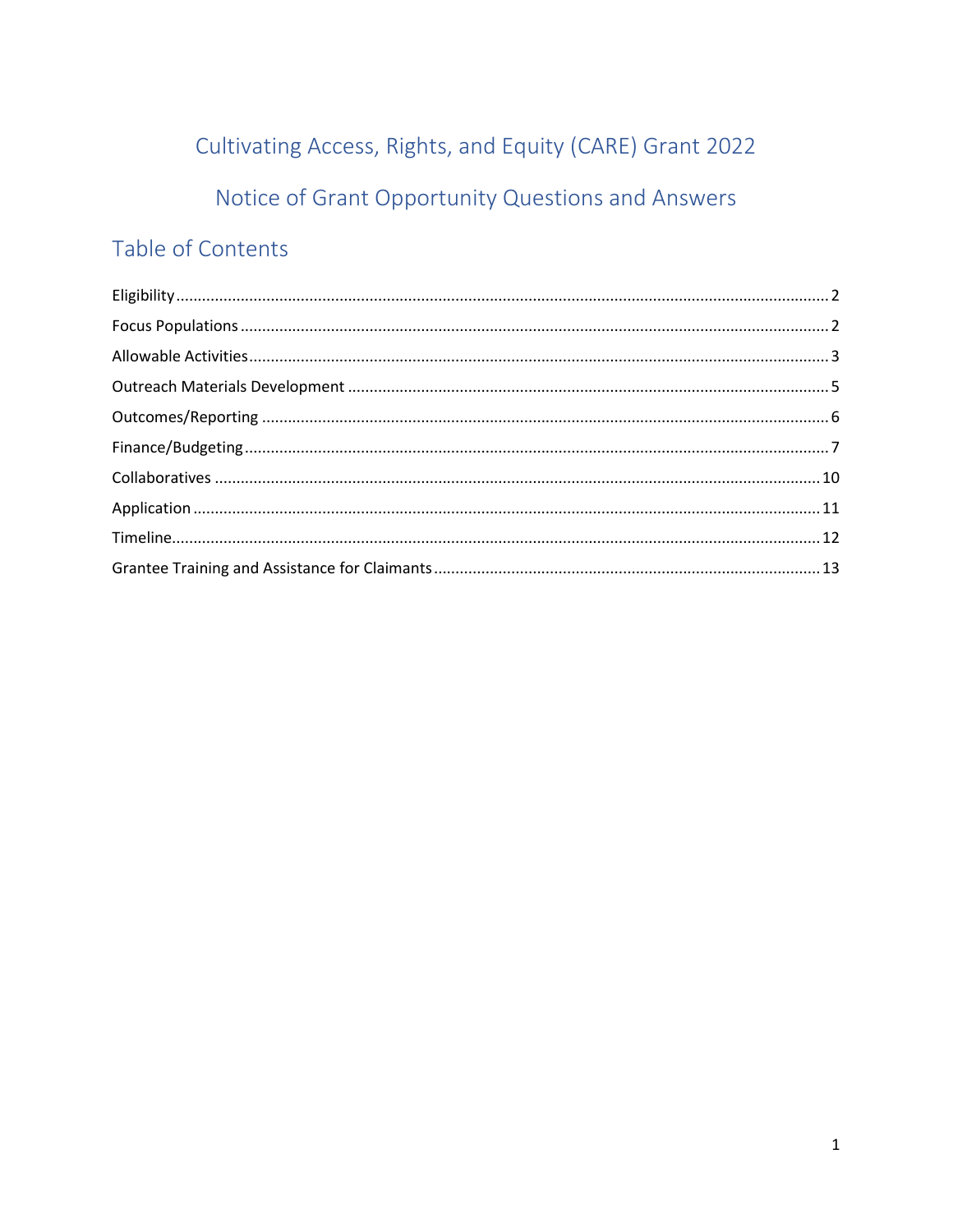# **Eligibility**

# <span id="page-1-0"></span>**1. How many grantees will the CARE Grant fund?**

 NJDOL anticipates funding approximately 8-12 grantees (with Collaboratives counting as one grantee). Actual number of grants awarded will be based upon availability of funding, and the quality and quantity of the applications received.

# **2. What are eligibility requirements for the CARE Grant?**

- Applicants can review the CARE Grant eligibility requirements in *Part D, page 7* of the CARE Grant Notice of Grant Opportunity (NGO).
- **3. Can an organization based in another state, but with branches in NJ, qualify for the CARE Grant?**
	- National organizations with chapters or affiliates in New Jersey may qualify for CARE Grant funds. However, the applicant must demonstrate that all CARE Grant funds will be used for grant activities in New Jersey only.
	- This includes out of state organizations that serve as a fiscal sponsor for organizations based in New Jersey.

# **4. Can an organization apply for funds for multiple counties?**

 Yes, grantees may provide CARE Grant services within any of the 21 counties of the State of New Jersey and in multiple counties.

# Focus Populations

# <span id="page-1-1"></span>**5. How broadly do grantees need to reach focus populations listed?**

 A grantee is not expected to reach every focus population listed. Overall, the CARE grant program seeks to reach a broad variety of focus populations.

# **6. How does the CARE Grant apply to child care workers?**

- As low wage and primarily female workers, the child care workforce can be considered a focus population. Organizations that reach child care workers, and/or the parents/caregivers who utilize child care centers, with information about paid leave, would be considered for CARE Grant funding.
- In addition, the NJ Earned Sick Leave law specifies that NJDOL's outreach program distribute information to child care providers. Child care providers are only eligible for CARE Grant funding to provide outreach and education to parents who utilize their center, and not in their role as employers of child care workers. Employers will not be considered for grant funding to educate their own employees. Employers are obligated under the law to inform their employees of NJ Earned Sick Leave, Temporary Disability Insurance, and Family Leave Insurance.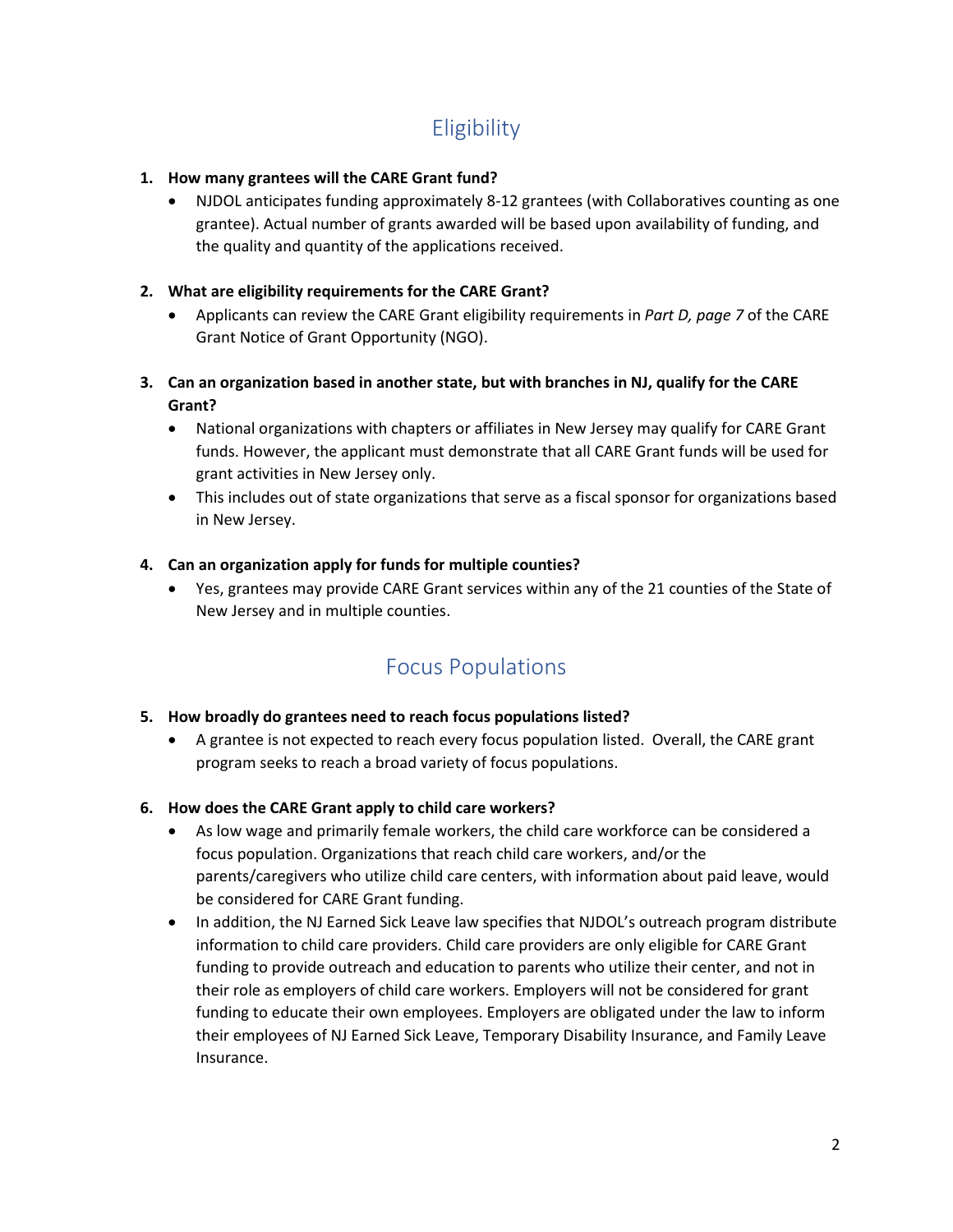- **7. Will consideration be given to educate small employers (less than 50 employees) who are unaware of these programs?**
	- Employers are not a focus population for the CARE Grant program, which is intended to reach workers.
- **8. What are examples of industries that are covered by Temporary Disability Insurance?**
	- Employers must participate in these State public insurance programs and deduct payroll taxes for employees working in NJ, or employers may choose to provide employees coverage through a private insurance plan that meets NJ requirements.
	- The federal government is exempt.
	- Temporary Disability Insurance is optional for local governments (for example, counties, municipalities, and school districts).

# Allowable Activities

# <span id="page-2-0"></span>**9. Can applicants conduct outreach on more than one program?**

- Applicants can apply to conduct outreach for Temporary Disability Insurance, Family Leave Insurance, Earned Sick Leave, or a combination of the three programs.
- Applicants must demonstrate in the application why a focus community would benefit from outreach on the selected programs, and distinguish how funds will be divided between multiple funding sources.

# **10. What activities does the CARE Grant fund?**

 Applicants can review the CARE Grant Eligible Grant Activities in *Part C, page 6* of the CARE Grant Notice of Grant Opportunity (NGO).

# **11. Can the CARE Grant pay for the creation of outreach materials?**

- A grantee must use NJDOL outreach materials, or NJDOL-approved materials, for grant activities, if available. If existing materials are not available, or do not meet a grantee's needs, the grantee can request additional materials. Specs and details will be shared with grantees upon request.
- Please note that capacity to create new NJDOL materials may be limited. Applicants seeking additional NJDOL-produced materials should plan to use existing NJDOL materials for the first 3-6 months of the grant term.
- Applicants may request to budget for a vendor to design outreach materials. Grantees utilizing a vendor will be provided with specifications from NJDOL's Communications and Marketing team to ensure materials meet content, design and branding requirements.

# **12. Can a grantee use CARE Grant funds to cover the costs of printing existing NJDOL materials?**

- Yes. The grantee can budget grant funds to print existing NJDOL materials.
- NJDOL can also print NJDOL-owned materials at no cost, however it may take two to three weeks to be printed and shipped.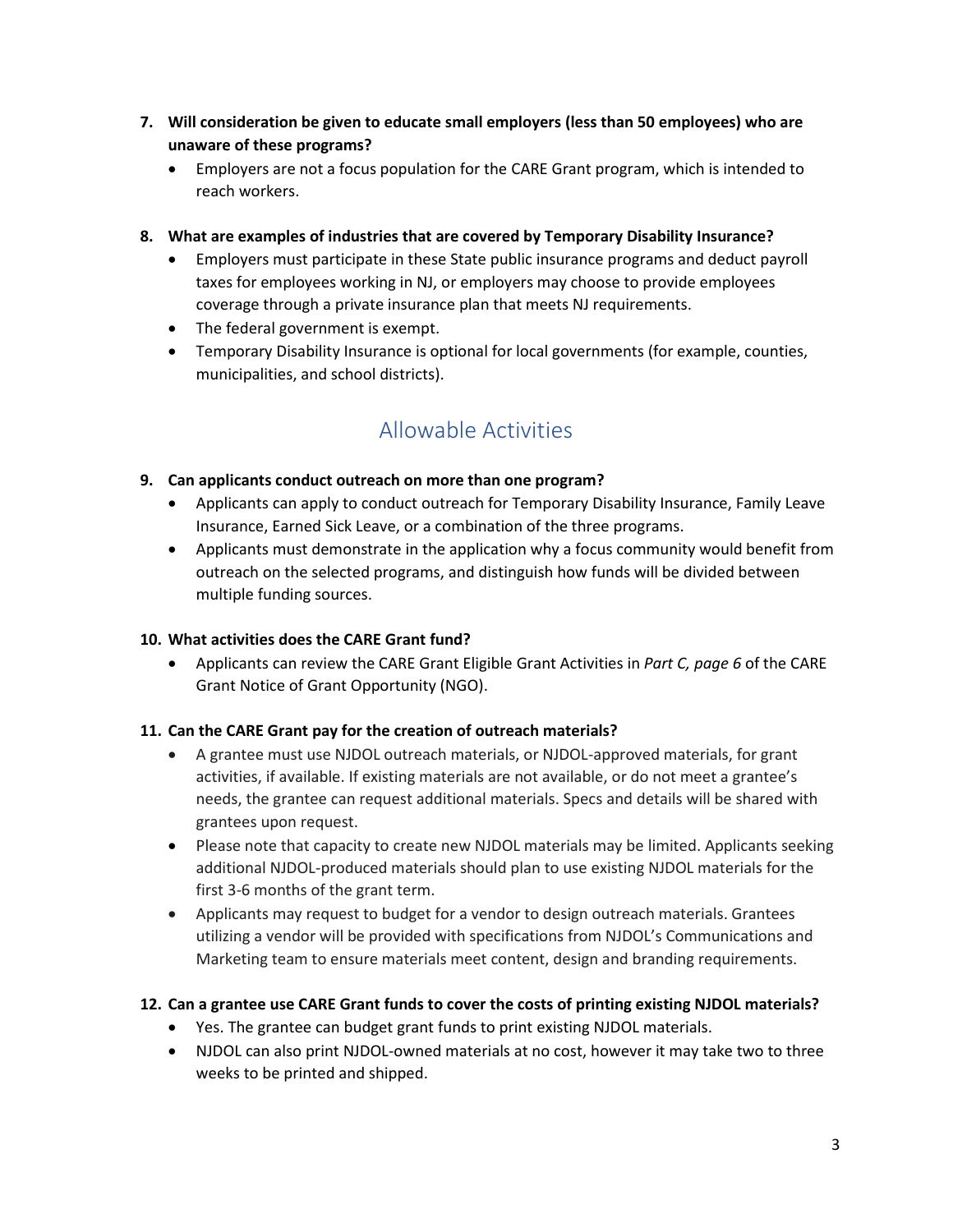- **13. Can the CARE Grant be used to educate other volunteer and church groups that support refugees and immigrants?** 
	- Yes. However, it should be noted that Temporary Disability and Family Leave Insurance require a valid social security number to apply for benefits. NJ Earned Sick Leave and related work rights are enforced regardless of immigration status.
- **14. How many sessions or events should the organization host to get the information out to community members?**
	- The number of sessions an organization hosts for dissemination of information will depend upon each applicant's capacity and work plan.
- **15. May applicants focus on outreach/education only, or is technical assistance mandatory?** 
	- Yes. Applicants may apply for funds for outreach and education only. Technical assistance is not mandatory.

#### **16. Can a CARE Grantee hire new staff to carry out the program?**

- Yes. A grantee may utilize grant funds to hire new staff to carry out the responsibilities of the CARE Grant, with the reimbursement ratio specific to the time the employee spends on the CARE Grant.
- For example, if a staff member spends 50% of their time on the CARE grant, 50% of their time can be charged to the CARE Grant, divided among the appropriate funding sources.
- **17. Can grant funds be used for user testing and evaluation-related activities for the purposes of informing and improving the effectiveness of materials, trainings/workshops and general outreach and engagement activities?**
	- Yes. Grantees are expected to participate in NJDOL led material development and usertesting (see questions 24-26). In addition, grantees may conduct their own user testing and evaluation related activities if they choose.
	- Material development and user-testing are categorized as direct costs.

# **18. What type of advertising and marketing costs are allowable under the CARE Grant?**

- The CARE Grant can fund advertising and marketing costs that are appropriate for reaching focus communities, including but not limited to, social media and local media such as print, radio, digital, etc. The CARE Grant program will fund statewide advertising and marketing only to reach focus populations that are known to exist throughout the state; for example, a statewide billboard campaign focused on domestic workers.
- Grantees may request to partner with NJDOL to design such advertising and marketing campaigns, which depends on NJDOL's capacity, or budget for a vendor. Grantees utilizing a vendor will be provided with specifications from NJDOL's Communications and Marketing team to ensure materials meet content, design and branding requirements.
- All advertising and marketing materials must be approved by NJDOL. Further details will be shared with grantees at the Post Award Technical Assistance Workshop.

#### **19. Can a grantee develop curriculum and workshops under CARE Grant Funds?**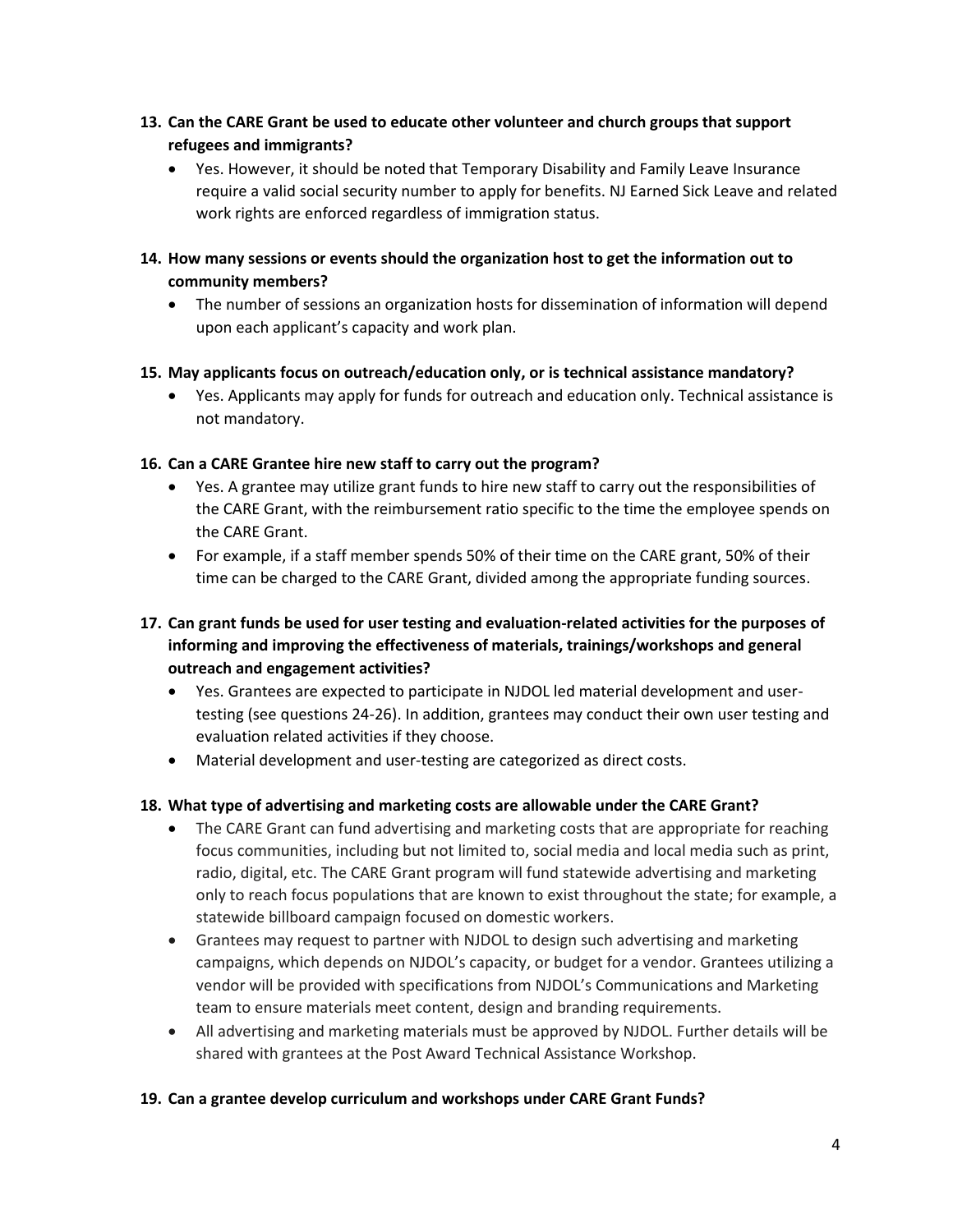- Yes, curriculum/workshop development is allowable provided the grantee utilizes NJDOL materials in the curriculum/workshop and preapproved wording.
- If an existing NJDOL material is not available to meet a grantee's needs, a grantee can seek NJDOL approval for materials they have created. Further details will be shared with grantees at the Post Award Technical Assistance Workshop.
- **20. Can you provide additional detail regarding types of permitted CARE Grant funded activities? For example, would the following activities be acceptable: (1) Work (i.e., trainings) that builds individuals' leadership on NJ paid leave and engagement as "paid leave" leaders or ambassadors in their communities; (2) Materials for community art projects focused on stories around the need for paid leave and importance of caregiving, etc.** 
	- Activities such as trainings and materials for community projects that create awareness of Temporary Disability Insurance, Family Leave Insurance, and NJ Earned Sick Leave for focus communities would be permissible under the CARE grant.
	- A grantee may not utilize CARE grant funds for staff, program, and training activities to engage in policy advocacy.

# Outreach Materials Development

# <span id="page-4-0"></span>**21. What materials can I use for grant-funded activities?**

- Applicants can view Paid Family Leave and Medical Leave outreach materials at [myleavebenefits.nj.gov](https://www.myleavebenefits.nj.gov/labor/myle%20avebenefits/worker/resources/printablesforworkers.shtml) (under "Information for Workers" click "Helpful Resources" and then "Printable Information for Workers"). Paid Sick Leave outreach materials can be found at [mysickdays.nj.gov](https://www.nj.gov/labor/worker-protections/earnedsick/) (click on any of the "Learn more" icons and then the "Printable Resources" tab).
- A grantee must use NJDOL outreach materials, or NJDOL-approved materials, for grant activities, if available. If existing materials are not available, or do not meet a grantee's needs, the grantee can request additional materials. Specs and details will be shared with grantees upon request.
- Please note that capacity to create new NJDOL materials may be limited. Applicants seeking additional NJDOL-produced materials should plan to use existing NJDOL materials for the first 3-6 months of the grant term.
- Applicants may request to budget for a vendor to design outreach materials. Grantees utilizing a vendor will be provided with specifications from NJDOL's Communications and Marketing team to ensure materials meet content, design and branding requirements.

# **22. Can grantees seek NJDOL approval for their own outside trainings/materials to be used for grant activities, and make necessary edits requested by the NJDOL?**

- Yes, grantees can develop their own trainings/materials provided the grantee utilizes NJDOL materials and preapproved wording.
- If an existing NJDOL material is not available to meet a grantee's needs, a grantee can seek NJDOL approval for materials they have created. Further details will be shared with grantees at the Post Award Technical Assistance Workshop.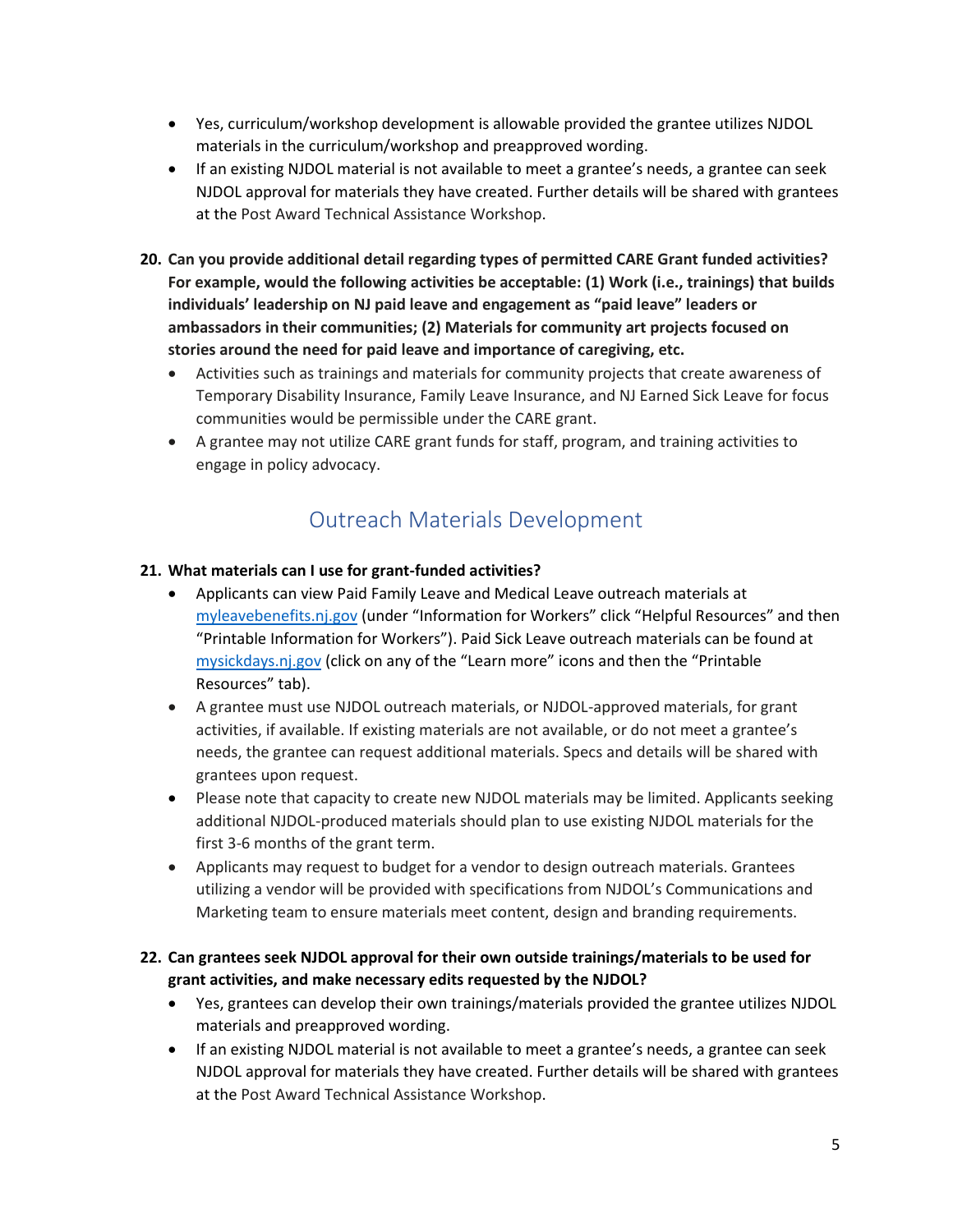# **23. What is "user testing"?**

- User testing is the process of "testing materials" with those who will actually use the materials to determine if the materials are helpful, understandable, use culturally appropriate language, etc.
- Materials that can be user-tested include: handouts, presentations, webpages, applications, etc.

# **24. What is my organization's role in user testing?**

- NJDOL will partner with grantees to user test NJDOL materials frequently used to disseminate information for TDI, FLI, and ESL for grant activities. NJDOL will conduct the actual user testing.
- Organizations will help NJDOL reach the appropriate community members to user-test materials. Organizations with language capacity may be asked to serve as interpreters for the user testing session. Organizations may shadow user-testing sessions to help the community member feel more comfortable.
- Organizations can use grant funds to compensate participants. Forms of compensation should be listed in the "gift card" section of the budget (travel vouchers, electronic gift cards, etc).

# **25. How do we budget for user testing?**

- This depends on the applicant. For example, for their entire application, the average organization/Collaborative will need an estimated 10 hours of staff time for recruiting testers, logistics and could consider \$250 in gift cards for participants (\$50 each for 5 participants).
- If an applicant is doing outreach on more than one program, they must divide the total amount for each source of funds requested.
- Organizations with a special interest in user testing might budget more.

# **26. How should we budget for developing new materials or improving existing NJDOL materials?**

 Consider the time and resources it would take to review 5-6 handouts/webpages and/or check translations (for groups with that language capacity).

# Outcomes/Reporting

# <span id="page-5-0"></span>**27. Is there a set number goal of how many people a grantee should reach?**

 No. Applicants should set goals realistic to the size and scope of their organization, work plan, and proposed funding.

# **28. What is the CARE Grant budget and reimbursement reporting process and requirements?**

 Reimbursement for grant expenditures will be made on a monthly basis, progress reporting is quarterly. All reporting needs will be addressed in the Post Award Technical Assistance Workshop, date to be determined.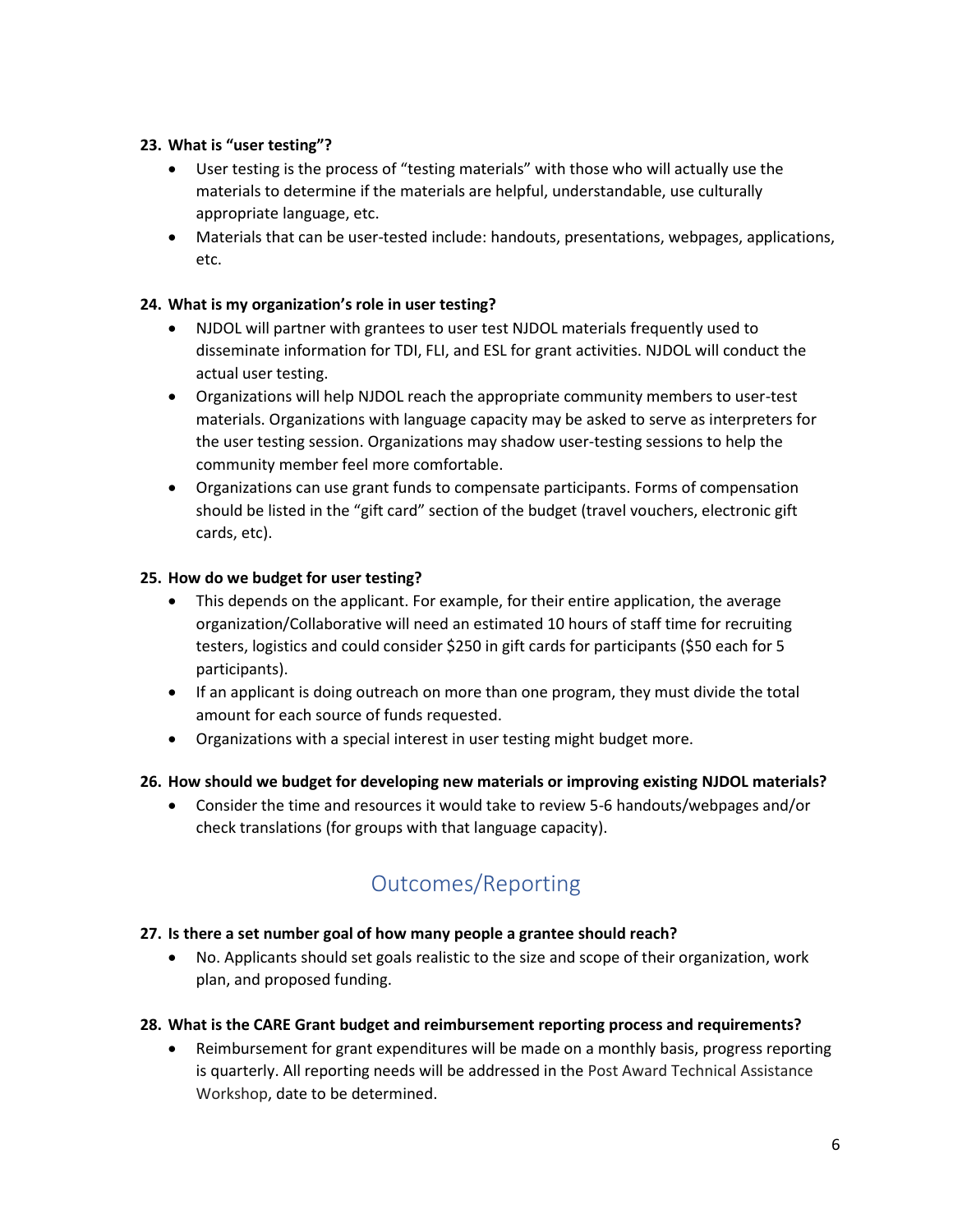# **29. How will a grantee report on CARE Grant activities?**

- Grantee will be asked to submit monthly financial reports in an excel spreadsheet, have monthly check-ins with NJDOL, provide quarterly narratives in a word document, and track efforts in an excel spreadsheet.
- See *Section I: EXPECTATIONS OF GRANTEES: WORKSHOPS, MEETINGS, REPORTING, ETC*. on page 16 of the CARE Grant NGO for more details.
- NJDOL will also periodically send out anonymous surveys and host interviews to learn from their grantee experience and improve the CARE Grant for future years.

#### **30. What data will grantees be required to collect about program participants?**

- In order to ensure the grant activities are reaching the intended focus populations, NJDOL may request demographic data on clients, which will be determined in collaboration with grantees.
- Grantees will NOT be asked to collect personally identifying data of clients for grant reporting purposes. Submitting an Earned Sick Leave complaint, or applying for NJ Paid Family and Medical Leave requires an individual to share personally identifying information with NJDOL.

# Finance/Budgeting

#### <span id="page-6-0"></span>**31. How much CARE Grant funding is available?**

 Applicants can review the CARE Grant Available Funding in *Part F, page 8* of the CARE Grant Notice of Grant Opportunity (NGO).

# **32. What is the CARE Grant award amount based upon?**

 Grant award amounts will be determined by the panel review process and based on the reasonableness of the budget detail, application strength, and grantee capacity.

#### **33. Where do I find the CARE Grant budget spreadsheet?**

• The CARE Grant budget detail spreadsheet can be found at  $nj.gov/labor/grants$  under the CARE Grant in FY22.

#### **34. What is the CARE Grant budget process?**

- A grantee must complete and submit the initial CARE Grant budget detail with their application. Budgets will be reviewed, revised if necessary, and approved for consistency with the grant activities.
- The lead organization in a Collaborative should submit a budget detail for the overall project and list their costs and the amounts to be dispersed to each subgrantee. The lead organization should also submit budget details for each partner/subgrantee organization.

# **35. Are there specific overall budget expectations for a nonprofit to apply (such as minimum/maximum revenue)?**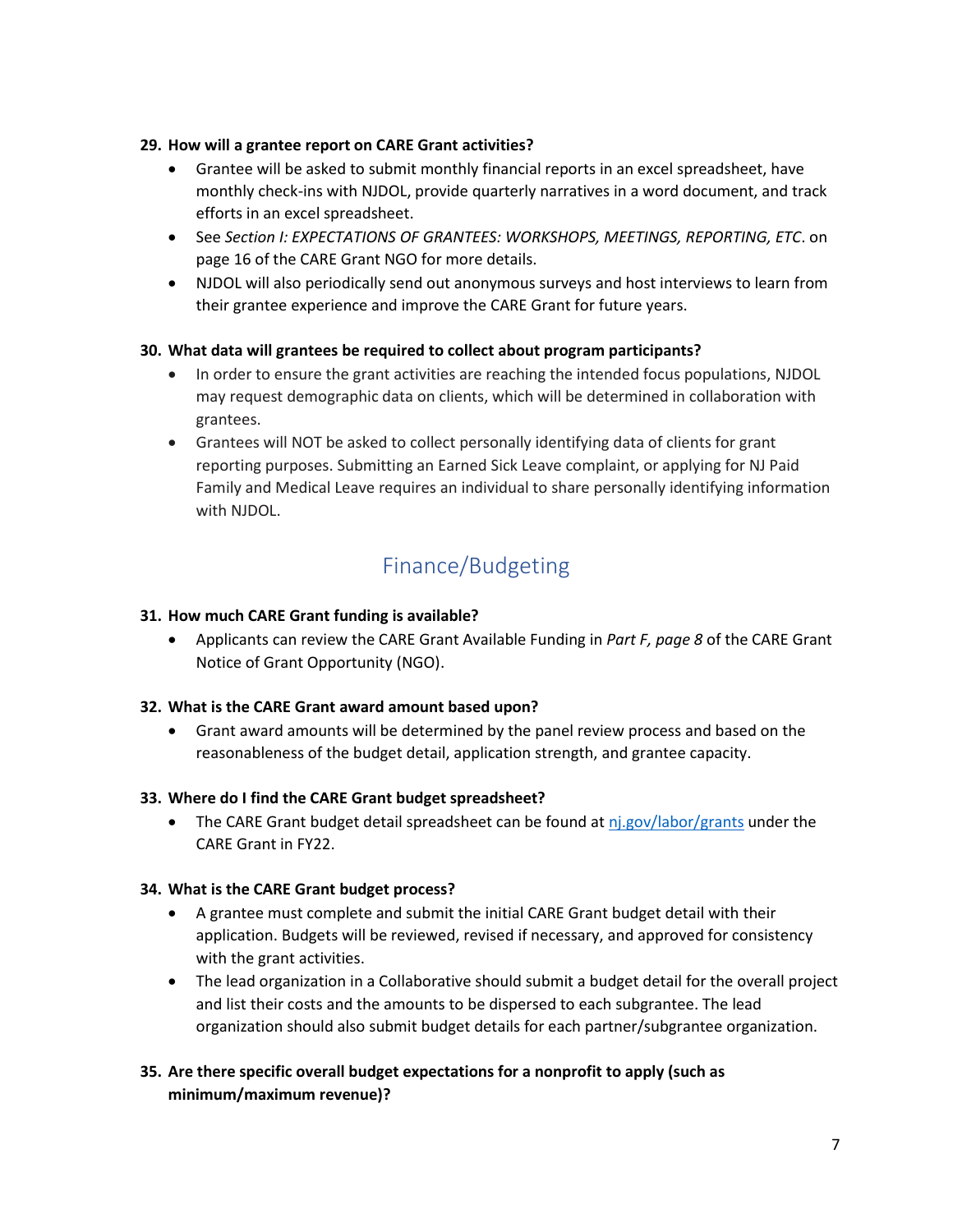- There are no minimum/maximum revenue requirements**.**
- A grantee must be in good standing with NJDOL and other state agencies for any previous grant funding and provide a current Tax Clearance Certificate.
- **36. Are items entered in the administrative sections of the spreadsheets counted toward the 10% administrative cap?** 
	- Items counted towards the 10% administrative cap in the spreadsheet formula are those listed under "Administrative Personnel Costs", "Office Supplies Administrative Costs", and "Other Administrative Costs".

#### **37. Is the CARE Grant reimbursable, and how are grantees reimbursed?**

- Yes. A grantee shall submit a monthly expenditure and supporting documents for reimbursement of allowable CARE Grant expenditures
- Grantees will be reimbursed electronically on a monthly basis for eligible CARE Grant expenditures.

#### **38. How are partners in a Collaborative reimbursed?**

- The Lead Grantee will be responsible for dispersing funds to the partner organization. Lead organizations/partners/Collaboratives should determine the best method of reimbursement and outline same in the Memorandum of Understanding between the parties.
- Additional information and the expenditure report format will be available at the Post Award Technical Assistance Workshop, date TBD.

#### **39. How should organizations account for indirect costs in their budget detail?**

- Organizations may account for indirect costs in their budget detail. Organizations may use a 10% indirect cost rate, or a current Negotiated Indirect Cost Rate Agreement (NICRA) if they have one. This rate *only* applies to personnel costs.
- Organizations who wish to account for indirect costs should indicate the amount in the "Other Direct Costs" and "Other Administrative Costs" sections of the budget detail accordingly. Indirect costs associated with administrative staff will count towards an organization's 10% administrative cap.
- If an organization uses their NICRA rate, the organization must submit a current copy of their NICRA rate with the CARE Grant application. This will not count towards the 25-page limit. The organization must also indicate the NICRA percentage in cell B25 on the CARE Grant Budget Summary sheet.

#### **40. Do organizations with a NICRA have to follow the 10% administrative cap?**

- Yes. Please note that indirect costs associated with administrative personnel contribute to the administrative cap calculation.
- **41. Do indirect costs paid to a fiscal sponsor organization count as administrative costs and are they subject to the 10% limit?**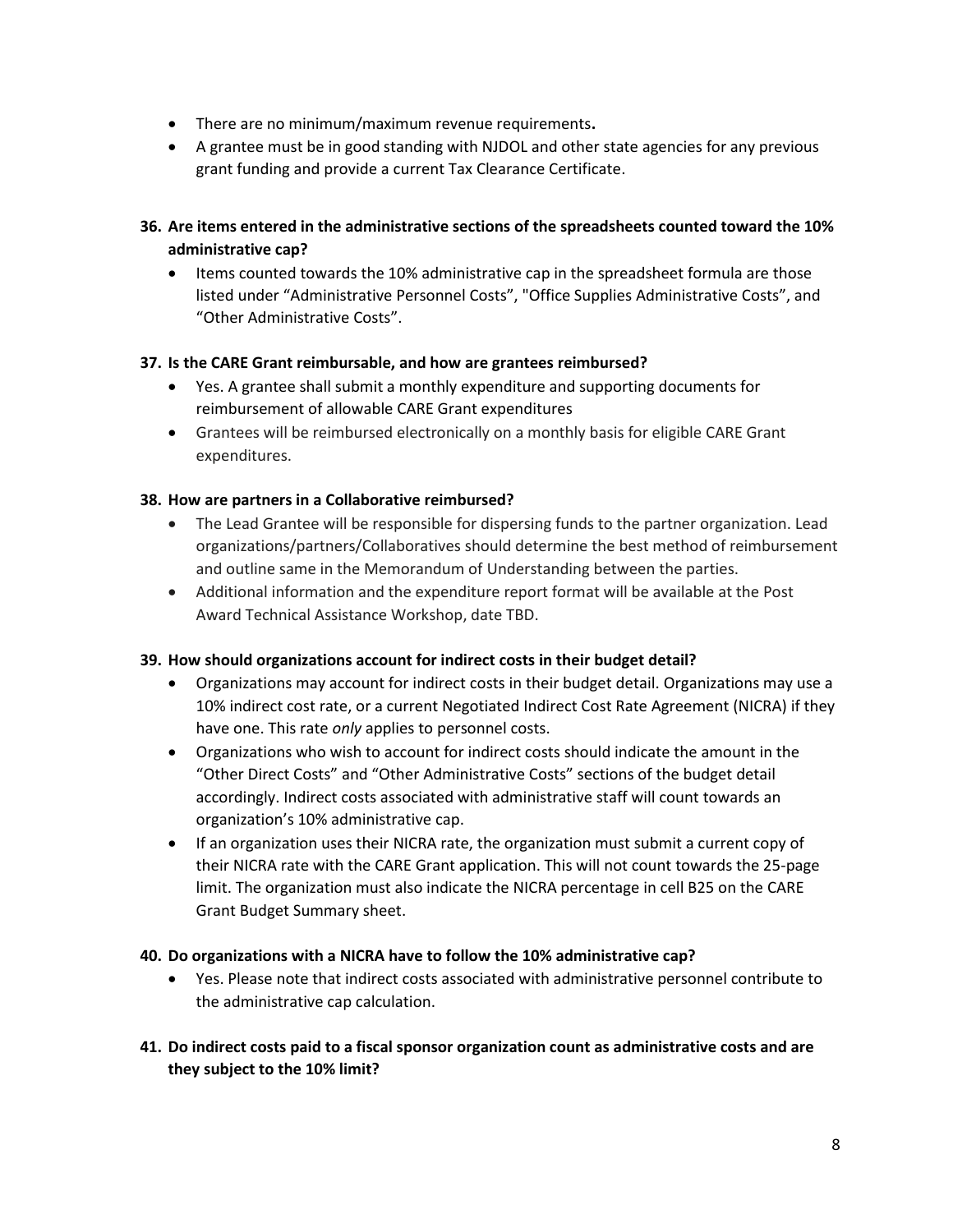Indirect Costs that are related to Administrative Salaries should be included in Administrative Costs and are subject to the 10% Administrative Cap limit. Indirect costs related to a Direct Program salary should be included in Direct Program Costs. This can be put into an "Other" line item in the Direct Program section.

# **42. If an administrative assistant is working specifically on the grant, would that be considered a direct cost or an administrative cost?**

- An administrative assistant working specifically on the grant could consider their time a direct cost or administrative cost, depending on the work they do.
- For example, if an administrative assistant is helping with user-testing recruitment, that would be considered a direct cost. If they are supporting office management, that would be considered an administrative cost.

# **43. Do grant reporting activities count as administrative costs?**

- Grant reporting activities should be counted as administrative costs.
- In the administrative personnel section of the budget detail, for the appropriate funding stream (Temporary Disability, Family Leave, or Earned Sick), detail the staff position and percent of time devoted to grant reporting, and indicate in the cost explanation column that this individual is responsible for grant reporting requirements. If the staff person is doing outreach/education or technical assistance/support on more than one program, be sure to divide their time between the budget sheets.

# **44. Can you clarify the difference between direct vs administrative office supplies?**

- Direct costs office supplies include those directly related to the grant program objectives, and benefit the focus population the grantee is trying to reach (for example, tables and chairs needed for outreach events, decorations, etc.).
- Administrative office supply costs are those dedicated towards administration of the grant (for example, pens/pencils, paper for admin, headphones, etc.).

# **45. Can a grantee purchase a desk and computer for newly hired CARE grant staff?**

- The CARE Grant funds can be utilized to purchase a computer and desk, with the reimbursement ratio specific to the time the employee spends on the CARE Grant. For example, if the staff member will spend 50% of their time on the grant, 50% of the desk/computer can be charged to the CARE Grant, divided among the appropriate funding sources.
- These costs should be clearly indicated in the initial budget proposal.

# **46. Do allowable purchases include iPads for survey submission and outreach in the field?**

 It could be, if the applicant demonstrates the need and justifies how the iPad will be used for CARE Grant activities, and with the reimbursement ratio specific to the time the iPad will be utilized for the CARE Grant. For example, if the iPad will be used 50% of the time on grant activities, then 50% of the iPad cost can be charged to the CARE Grant, divided among the appropriate funding sources.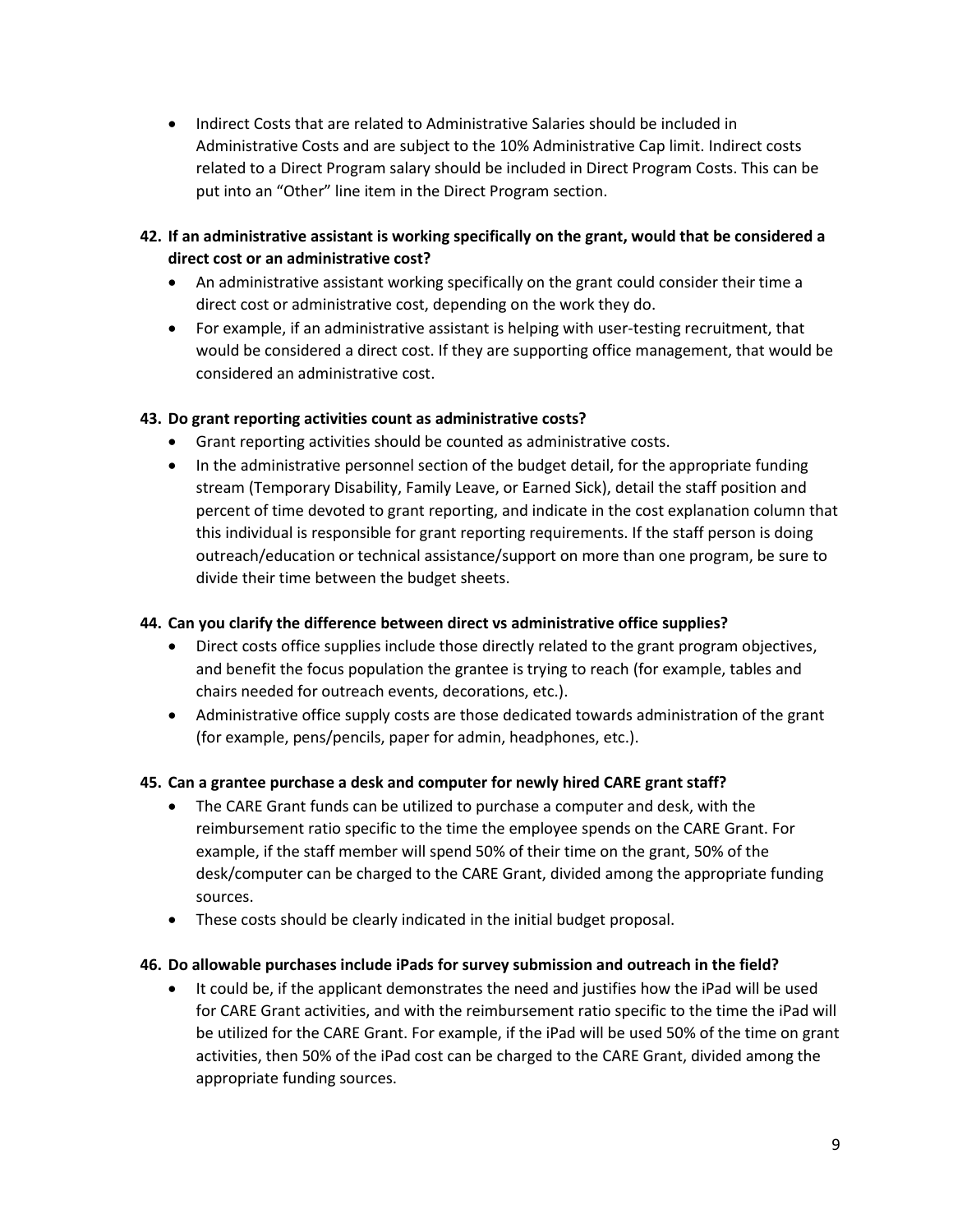- **47. Are monthly financial reports only required for purchased expenditures needing reimbursement, or do they also include staff time, other direct costs, and overhead?** 
	- A grantee can request reimbursement for all budgeted funds that have been expended in the period of reimbursement
- **48. What type of forms are required, or are expenditures expected to be put into a monthly draft budget for reimbursement? Is the budget spreadsheet provided in the grant also what is expected to be submitted monthly?** 
	- Grantees will be provided with an excel spreadsheet to submit monthly expenditure reports for CARE grant costs expended in the period of reimbursement.
	- More details on the expenditure report spreadsheet and reimbursement of CARE grant expenses will be provided at the Post Award Technical Assistance Workshop, date TBD.
- **49. Can you clarify what pieces of the budget detail need to be completed by each individual organization in a Collaborative proposal?** 
	- The Lead Organization will complete an overall budget for the proposed CARE Grant. The lead organization submits budget detail and lists subgrantees in the subgrantee section
	- Organizations should also submit a budget detail, but they won't have any subgrantees

# Collaboratives

# <span id="page-9-0"></span>**50. Can we partner with other organizations to do the work for the CARE Grant?**

- Collaborative grant partnership efforts are encouraged for the CARE Grant, provided they meet the criteria outlined in the Notice of Grant Opportunity.
- **51. Is the lead agency of a Collaborative expected to be the lead fiscal agency?** 
	- Yes. The lead grantee will be responsible for all the NJDOL fiscal and programmatic grant requirements.
- **52. Can an individual organization apply both as a lead organization on an application and as a participant of another Collaborative?** 
	- Organizations should only submit one application, either as an individual organization, lead organization within a Collaborative, or a partner organization in a Collaborative. Please consider carefully which role is the best fit for your organization and for the goals of the CARE Grant program.
- **53. For a collaborative proposal does each sub-grantee have to register with NJ START?** 
	- No. Only the lead agency in a Collaborative grant application must register with NJ START.

# **54. Can a Collaborative subgrantee be a fiscally sponsored for-profit organization?**

 No. A for-profit organization can only have a separate vendor relationship with the lead organization of the Collaborative (or another partner) for the purposes of the grant.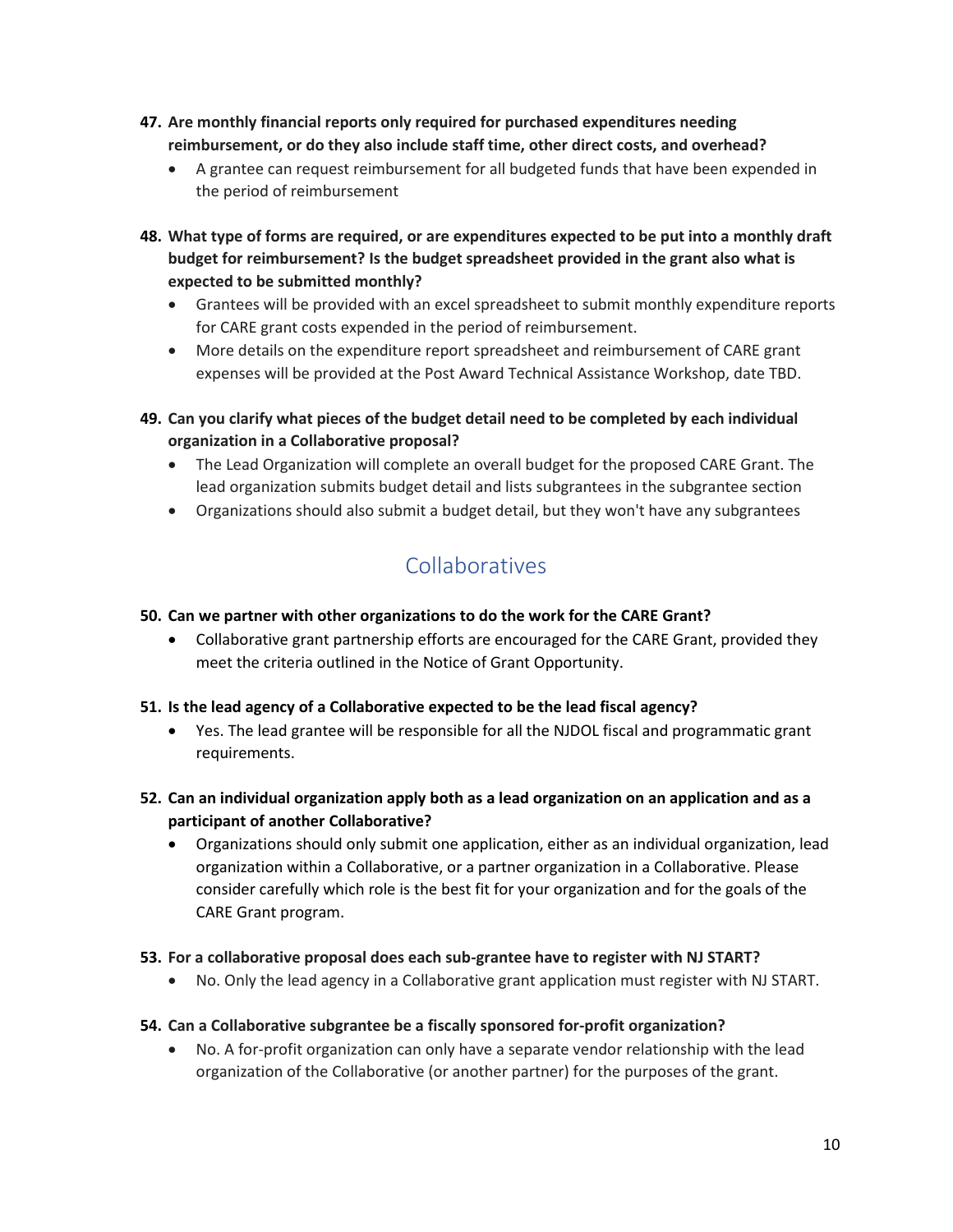- The for-profit organization can still have a collaborative partnership with the lead organization and other grantees, if that is desired, but the fiscal relationship must remain between a vendor and vendee. The "vendee" may submit a letter of commitment as part of the Collaborative application.
- **55. Can a Collaborative subgrantee be an individual person who volunteers with a supportive organization that formally endorses the work but does not actually receive a subgrant directly?** 
	- NJDOL will fund the lead organization for a Collaborative Grant. The lead organization will disperse funds to partner organizations/subgrantees and/or engage a vendor(s). An individual cannot serve as a subgrantee, but can be a vendor (for example, as an independent contractor) and must have a vendor-vendee relationship with the lead organization or a partner organization. The for-profit organization can still have a collaborative partnership with the other grantees, if that is desired. The "vendee" may submit a letter of commitment as part of the Collaborative application.

# Application

# <span id="page-10-0"></span>**56. What does the CARE Grant application process consist of?**

 Applicants can review the CARE Grant Application Process in *Part G, page 9* of the CARE Grant Notice of Grant Opportunity (NGO). The CARE Grant Application timeline is on page 14 of the NGO.

# **57. How do I fill out an application and when is it due?**

 Applicants can review the CARE Grant Application Process in *Parts G, H and I, pages 9-15 and Attachments I-III, pages 22-25* of the CARE Grant Notice of Grant Opportunity (NGO).

# **58. Does the 25-page limit include Budget Detail(s), Attachment II, NJ Tax Certification, W9, and Standard Assurances and Certifications and General Provisions, and NICRA document (if applicable)?**

 No. The Budget Detail(s), Attachment II, NJ Tax Certification, W9, and Standard Assurances and Certifications and General Provisions, and NICRA document (if applicable) do not count toward the 25-page CARE Grant application limit.

# **59. Can Collaboratives use more than the 25 pages allotted for their application?**

- No. The 25-page limit was initially determined considering that Collaboratives may have longer applications. We encourage applicants to do their best to meet the 25-page limit. Budget details (including a NICRA document, if applicable) are not included in this page count.
- **60. Please explain what is required in the "Standard Assurances and Certification and General Provisions" in the 25-page grant document?**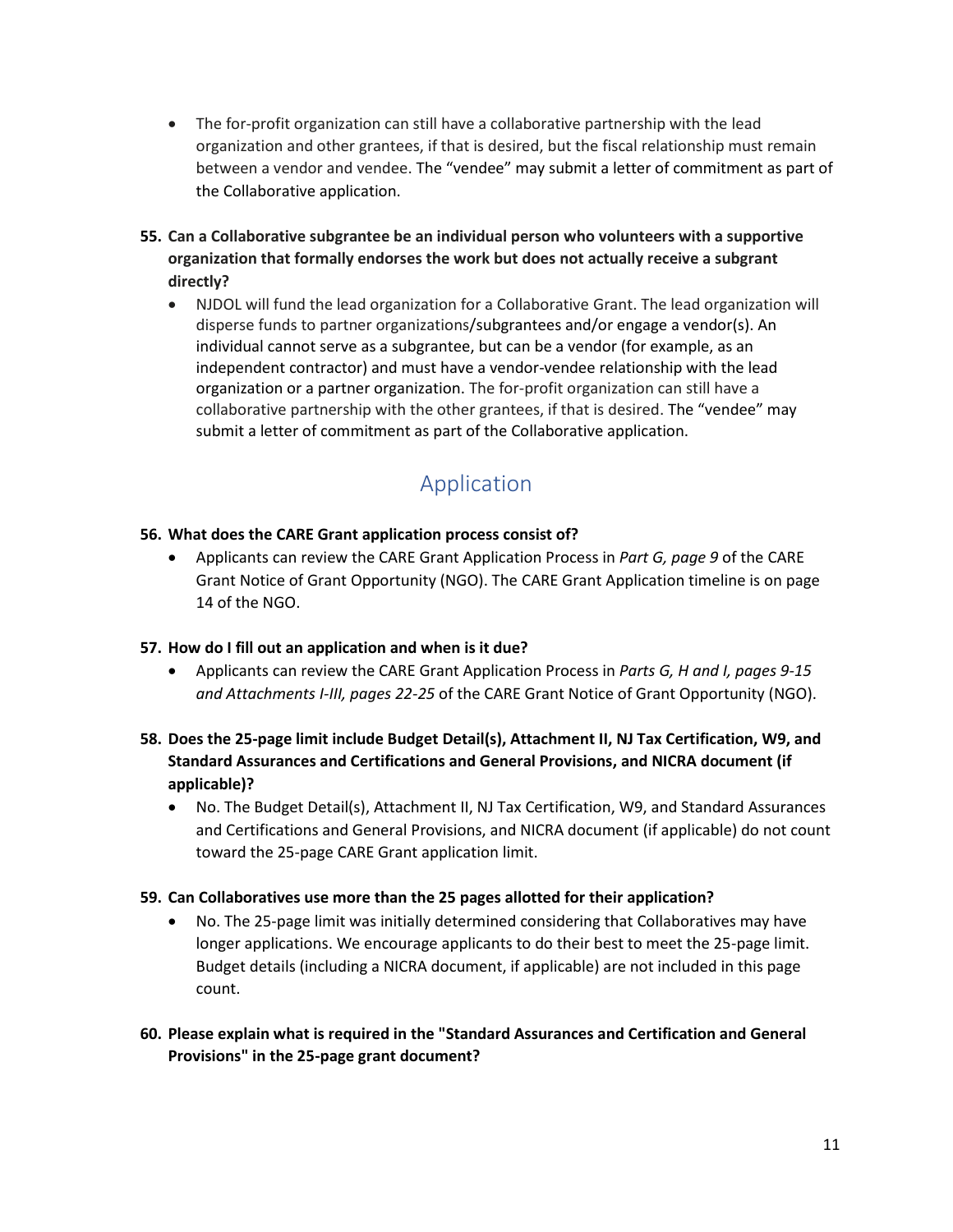- The Standard Assurances and Certification and General Provisions can be foun[d here](https://nj.gov/labor/assets/PDFs/Grants/StandardAssurancesandCertificationsandGeneralProvisionsFederalFundedPrograms_revised.pdf) and in the NGO. Applicants must read, sign and submit this as part of their application, but it will not be counted as part of the 25-page limit.
- All CARE Grantees, and grantees of the NJDOL must have a signed Standard Assurances and Certifications and General Provisions as part of the grant contract.

# **61. Does submitting a Letter of Intent strengthen an application?**

 No. The letter of intent is optional, and not factored into scoring. It is a planning tool for the NJDOL CARE Grant staff to allocate resources for the grant review panel.

# **62. When should the budget detail spreadsheet be submitted?**

 $\bullet$  The budget detail spreadsheet(s) should be submitted with the rest of the application components to [CAREgrant@dol.nj.gov.](mailto:CAREgrant@dol.nj.gov) CARE Grant applications, including the budget spreadsheet detail(s), are due via email on April 18, 2022, 11:59 pm.

# **63. In what order should applicants submit application components?**

- Applicants should submit application components in order of the application checklist found on page 9 of the NGO as one PDF if possible, with the budget detail(s) as a separate excel spreadsheet.
- **64. Can you clarify what specific questions need to be submitted by each individual organization in a Collaborative proposal as opposed to summarized for the Collaborative proposal as a whole? Having each organization answer will make the application likely much longer than the allotted 25 pages.**
	- It is not necessary to include individual application answers from each partner organization. The Lead organization should submit answers to the application questions that are written from the perspective of the entire Collaborative, including necessary information from each partner organization.

# **65. Please clarify which documents are included in the 25-page CARE Grant limit?**

- The documents that count towards the 25-page limit include:
	- o Applicant Information
	- o Work Plan
	- o Organizational Commitment and Capacity
	- o Grant Application Questions
	- o For Collaborative applications only, Commitment from Partner(s)

# Timeline

# <span id="page-11-0"></span>**66. What is the project timeline for the CARE Grant?**

 Applicants can review the CARE Grant Timeline on pages 14 and 15 of the NGO. Project timelines will commence with the grant award and tie into grantee work plans.